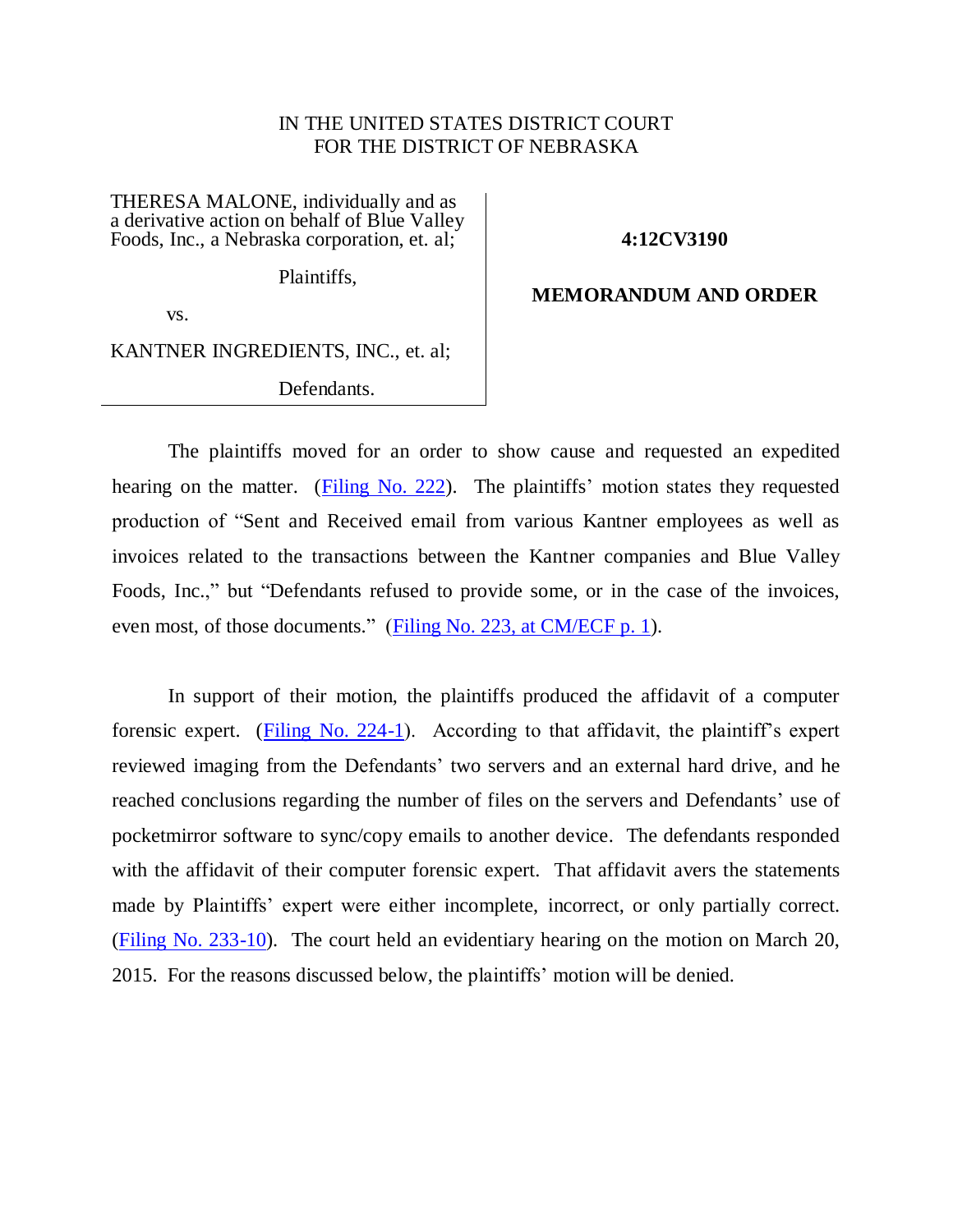## ANALYSIS

Over the last two years, boxes and CDs of documents have been produced by the defendants; volumes of documents have been filed of record on the court's docket; and multiple conferences have been held with the court regarding the parties' discovery disputes. The case preparation effort of Plaintiffs' counsel has focused on requesting documents from the defendants.<sup>1</sup> [\(Filing No. 124-2, at CM/ECF p. 2\)](https://ecf.ned.uscourts.gov/doc1/11312896410?page=2). Defendants have produced documents from various sources, including electronic information located on a computer image of the data stored on Kantner's file servers. To date, the plaintiffs have filed five motions to compel additional documentation [\(Filing Nos. 104,](https://ecf.ned.uscourts.gov/doc1/11312872357) [117,](https://ecf.ned.uscourts.gov/doc1/11312886416) [139,](https://ecf.ned.uscourts.gov/doc1/11312907028) [219,](https://ecf.ned.uscourts.gov/doc1/11313164346) and [268\)](https://ecf.ned.uscourts.gov/doc1/11313237305); four have been ruled on, and the fifth—filed three days after the evidentiary hearing on Plaintiffs' motion to show cause—remains pending.

In October of 2014, Plaintiffs claimed the defendants failed to produce all documents responsive to Plaintiffs' discovery requests, particularly sent emails and invoices of transactions between Blue Valley Foods and the defendants. In an attempt to quell Plaintiffs' ongoing distrust of the Defendants' discovery efforts, the Defendants were ordered to:

• locate the Kantner Group servers and determine if the server imaging performed by the defendants at the outset of the case (and before Defendants' initial review and production of ESI) was a full and complete imaging.

 $\overline{a}$ 

 $<sup>1</sup>$  A receiver took control of Blue Valley Foods in early 2009. At the outset of this</sup> litigation, Plaintiffs' counsel was informed that the financial records of Blue Valley Foods were in the possession of the court-appointed receiver, MCA Financial Group. [\(Filing No. 183, at](https://ecf.ned.uscourts.gov/doc1/11313086624?page=26)  [CM/ECF p. 26\)](https://ecf.ned.uscourts.gov/doc1/11313086624?page=26).

Approximately 50 boxes of Blue Valley Food's pre-liquidation business documents were stored in Wapakoneta, Ohio. At the direction of Plaintiffs' counsel, the documents were shipped to and stored in Omaha, and after conducting their review, Plaintiffs' counsel shipped the documents back to Ohio. Defendants do not know what was included in the boxes received from Ohio by Plaintiffs' counsel, and of those documents, what Plaintiffs' counsel copied before shipping the documents back to Ohio. [\(Filing No. 183, at CM/ECF pp. 7-8,](https://ecf.ned.uscourts.gov/doc1/11313086624?page=7) [11,](https://ecf.ned.uscourts.gov/doc1/11313086624?page=11) [19\)](https://ecf.ned.uscourts.gov/doc1/11313086624?page=19).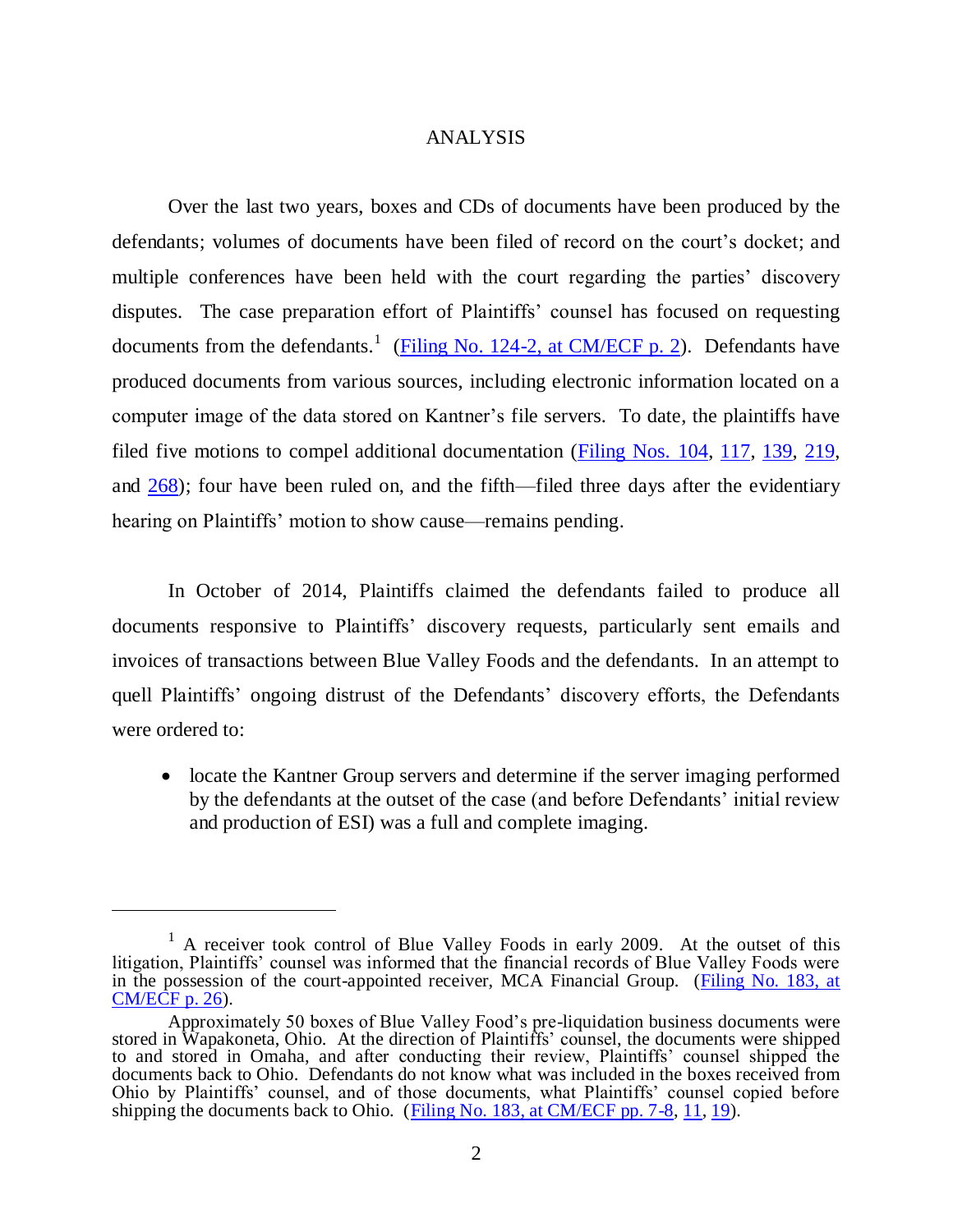- Produce any invoices located on that the server, the names of those who have had access to it, and all metadata related to that server; and
- Produce the Sent Mail recovered from Defendants' servers and responsive to Plaintiffs' discovery.

## [\(Filing No. 192\)](https://ecf.ned.uscourts.gov/doc1/11313098350).

 $\overline{a}$ 

Plaintiffs' pending motion to show cause alleges the defendants, their counsel, and counsel's paralegal failed to comply with this order, destroyed or tampered with evidence, and provided untruthful information to the court regarding the existence of discovery requested by the plaintiffs. Plaintiffs request an order requiring Defendants to reimburse Plaintiffs for the cost of work performed by Plaintiffs' forensic computer expert, and an order requiring Defendants and their attorneys to explain why they have failed to comply with the Court's order.

In response to my order, [\(Filing No. 192\)](https://ecf.ned.uscourts.gov/doc1/11313098350), in early October of 2014, defense counsel received servers<sup>2</sup> from defendant Kantner, including the exchange server used for email. Drew Thompson, a paralegal for defense counsel, reviewed the condition of the servers and confirmed that the data image from the shared server data received by defense counsel at the outset of the case matched the data set and data amount on that server. However, while defense counsel could turn on the exchange server and confirm that it was operational, he did not have the connector needed to access the exchange server data. The Kantner servers were therefore sent to Defendants' forensic expert, who fully imaged the servers and provided a full copy of that imaging to Plaintiffs' forensic expert.

 $2$  At the outset of the case, defense counsel received an image of the data on the Kantner servers. They did not receive the actual servers.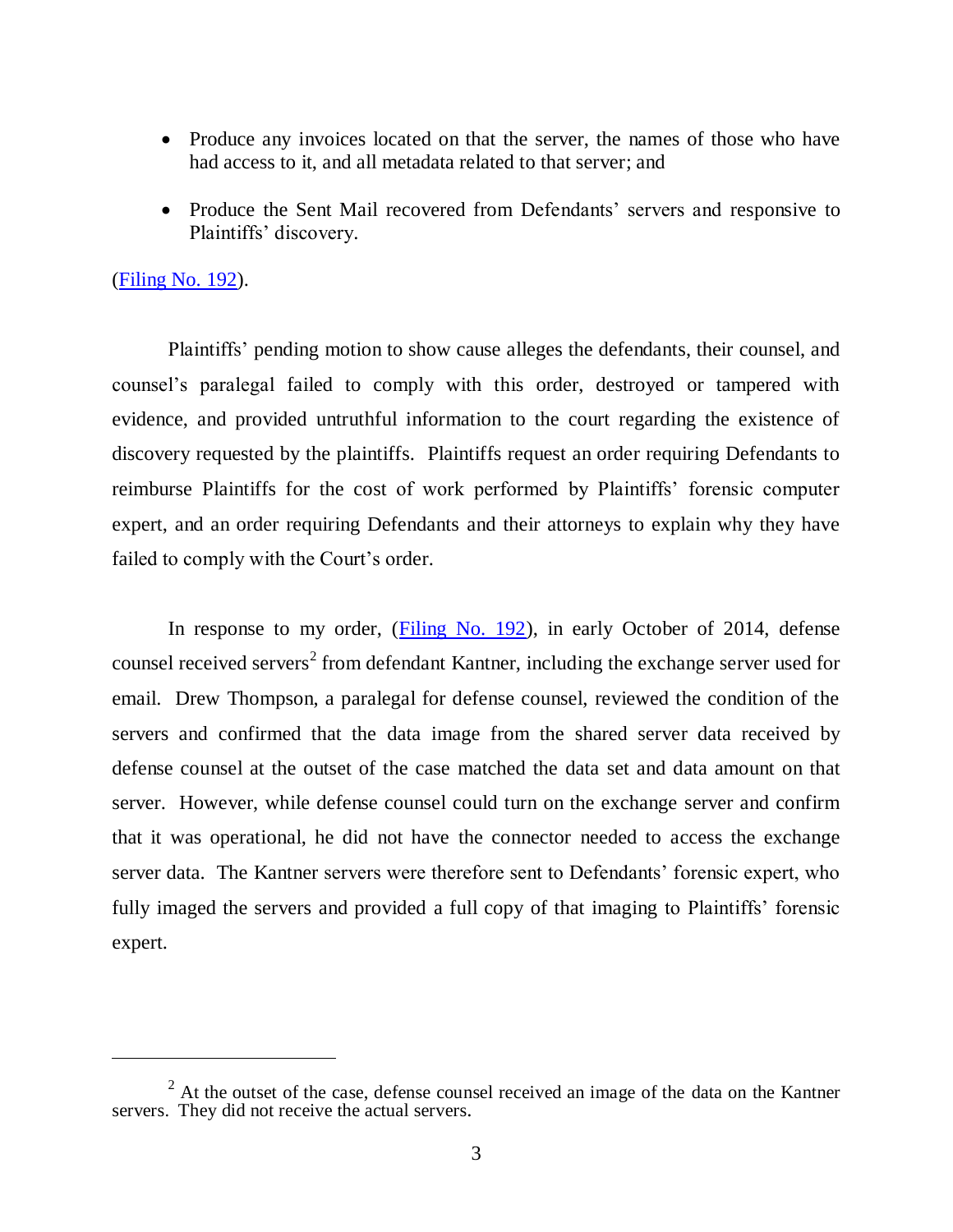After receiving the server imaging, Plaintiffs' forensic expert performed a word search of the data and located some documents containing the words "Blue Valley" that were not previously disclosed by the defendants in an electronic format.<sup>3</sup> The plaintiffs presented evidence that some of those documents were responsive to production requests served by the plaintiffs, but they were not previously disclosed to the plaintiffs in an electronic format. <u>See Filing No. 119-6, at CM/ECF pp. 5-6</u>; Requests 1, 2, 4 & 6.

After receiving the actual servers, the defendants did not repeat their search of the server data for responsive discovery. The plaintiffs claim the defendants thereby violated the court's order. But the order required the defendants to determine if the server imaging performed by the defendants at the outset of the case was a full and complete imaging: It did not require the defendants to repeat their ESI review and production if the 2012 initial data imaging appeared to be full and complete. That is, the defendants were not required to repeat the work they had already done on the same data. Plaintiff's argument to the contrary misconstrues the intended meaning of my order.

By providing the full image of the servers to Plaintiffs' expert, the defendants produced the emails, invoices, and associated metadata as required under the court's order.<sup>4</sup> While the plaintiffs incurred expense for forensic review of that data, the plaintiffs' use of their own forensic expert was reasonable—and perhaps necessary—to bring some closure to the ongoing ESI discovery battle.<sup>5</sup>

 $\overline{a}$ 

 $3$  The defendants have also provided access to and copies of a substantial number of documents in paper.

 $4$  Disclosing the full server image to the plaintiffs actually exceeded the requirements of my written order, [\(Filing No. 192\)](https://ecf.ned.uscourts.gov/doc1/11313098350).

 $<sup>5</sup>$  At the close of the hearing, Plaintiffs' counsel stated that the parties did not discuss how</sup> to collect and produce ESI for this case at the outset. Had those discussion occurred, the court believes all parties' discovery costs would have been minimized. Under such circumstances, imposing some share of the discovery cost on the plaintiffs is reasonable.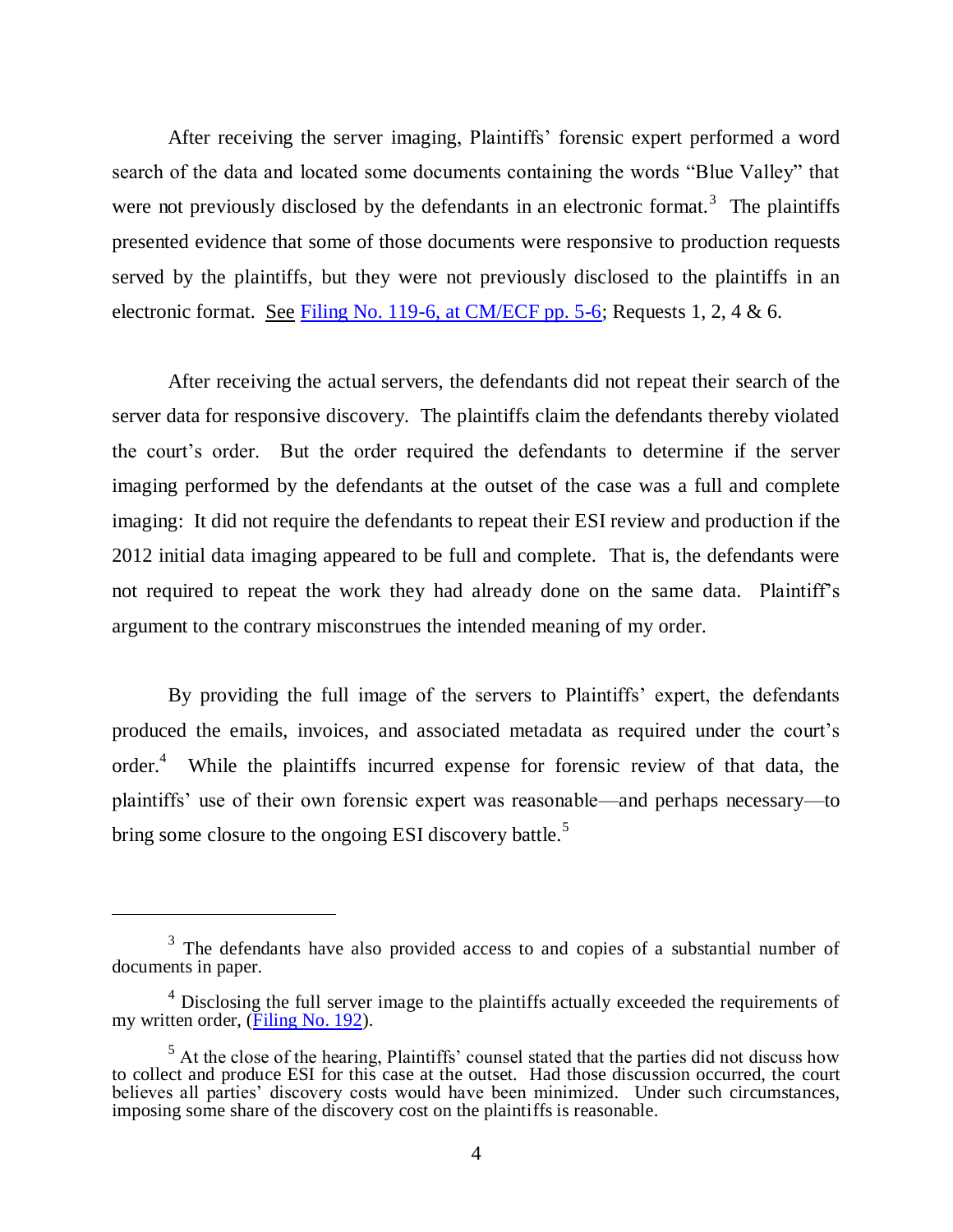The defendants allowed Plaintiffs to "see for themselves" whether any additional documentation was on the Kantner servers. And the court is convinced this was the only means of convincing Plaintiffs that they had received everything. Had the parties discussed how to collect, review and produce ESI at the outset, perhaps the cost of two experts, and other discovery-related fees and costs, could have been avoided. But those discussions never occurred. Based on the totality of these circumstances, including counsels' representations during prior conference calls with the undersigned magistrate judge, requiring the plaintiffs to pay their own expert's fees is a reasonable method for sharing the cost of ESI discovery for this case. [Oppenheimer Fund, Inc. v. Sanders, 437](http://www.westlaw.com/find/default.wl?ft=Y&referencepositiontype=S&rs=ap2.0&rp=%2ffind%2fdefault.wl&serialnum=1978139484&fn=_top&referenceposition=358&findtype=Y&vr=2.0&db=0000780&wbtoolsId=1978139484&HistoryType=F)  [U.S. 340, 358 \(1978\)](http://www.westlaw.com/find/default.wl?ft=Y&referencepositiontype=S&rs=ap2.0&rp=%2ffind%2fdefault.wl&serialnum=1978139484&fn=_top&referenceposition=358&findtype=Y&vr=2.0&db=0000780&wbtoolsId=1978139484&HistoryType=F) (allowing the court to shift all or part of the costs of document production to the requesting party).

At most, the plaintiffs offered evidence of mistakes made during defense counsel's 2012 manual review of the electronic files. $<sup>6</sup>$  Manual review is still considered by many</sup> as the "gold standard" for electronic document review. But human error is common when attorneys are tasked with personally reviewing voluminous electronically stored information. [The Sedona Conference Best Practices Commentary on the Use of Search](http://www.westlaw.com/find/default.wl?ft=Y&referencepositiontype=S&rs=ap2.0&rp=%2ffind%2fdefault.wl&serialnum=0333402570&fn=_top&referenceposition=204&findtype=Y&vr=2.0&db=0153638&wbtoolsId=0333402570&HistoryType=F)  [and Information Retrieval Methods in E-Discovery, Public Comment Version, 8 Sedona](http://www.westlaw.com/find/default.wl?ft=Y&referencepositiontype=S&rs=ap2.0&rp=%2ffind%2fdefault.wl&serialnum=0333402570&fn=_top&referenceposition=204&findtype=Y&vr=2.0&db=0153638&wbtoolsId=0333402570&HistoryType=F)  [Conf. J. 189, 204 \(August 2007\).](http://www.westlaw.com/find/default.wl?ft=Y&referencepositiontype=S&rs=ap2.0&rp=%2ffind%2fdefault.wl&serialnum=0333402570&fn=_top&referenceposition=204&findtype=Y&vr=2.0&db=0153638&wbtoolsId=0333402570&HistoryType=F)<sup>7</sup> The fact that defense counsel may have made mistakes does not warrant imposing sanctions—particularly where the plaintiffs now have full access to the server imaging. "The discovery standard is, after all, reasonableness, not

 $\overline{a}$ 

<sup>6</sup> A total of 661,422 documents and 557,194 emails were located on the Kantner servers. Upon review of that data, the defendants produced 140,000 electronic files, [\(Filing No. 233-10\)](https://ecf.ned.uscourts.gov/doc1/11313171300), including over 14,000 documents (e.g., Word documents, Excel spreadsheets, PDFs, etc.), and over 117,000 emails. (Filing Nos. [239-4,](https://ecf.ned.uscourts.gov/doc1/11313178870) at CM/ECF p. 5,  $\P$  16; [239-6\)](https://ecf.ned.uscourts.gov/doc1/11313178872).

<sup>7</sup> Predictive coding is now promoted (and gaining acceptance) as not only a more efficient and cost effective method of ESI review, but a more accurate one. [Nicholas Barry, Man](http://www.westlaw.com/find/default.wl?ft=Y&db=0191623&rs=ap2.0&rp=%2ffind%2fdefault.wl&serialnum=0385960868&fn=_top&findtype=Y&vr=2.0&wbtoolsId=0385960868&HistoryType=F)  [Versus Machine Review: The Showdown Between Hordes of Discovery Lawyers and A](http://www.westlaw.com/find/default.wl?ft=Y&db=0191623&rs=ap2.0&rp=%2ffind%2fdefault.wl&serialnum=0385960868&fn=_top&findtype=Y&vr=2.0&wbtoolsId=0385960868&HistoryType=F)  [Computer-Utilizing Predictive-Coding Technology, 15 Vand. J. Ent. & Tech. L. 343 \(2013\);](http://www.westlaw.com/find/default.wl?ft=Y&db=0191623&rs=ap2.0&rp=%2ffind%2fdefault.wl&serialnum=0385960868&fn=_top&findtype=Y&vr=2.0&wbtoolsId=0385960868&HistoryType=F) [Maura R. Grossman & Gordon V. Cormack, Technology-Assisted Review in E-Discovery Can](http://www.westlaw.com/find/default.wl?ft=Y&referencepositiontype=S&rs=ap2.0&rp=%2ffind%2fdefault.wl&serialnum=0362472737&fn=_top&referenceposition=5&findtype=Y&vr=2.0&db=0109834&wbtoolsId=0362472737&HistoryType=F)  [Be More Effective and More Efficient Than Exhaustive Manual Review, 17 Rich. J.L. & Tech.](http://www.westlaw.com/find/default.wl?ft=Y&referencepositiontype=S&rs=ap2.0&rp=%2ffind%2fdefault.wl&serialnum=0362472737&fn=_top&referenceposition=5&findtype=Y&vr=2.0&db=0109834&wbtoolsId=0362472737&HistoryType=F)   $11, P\overline{5(2011)}$ .